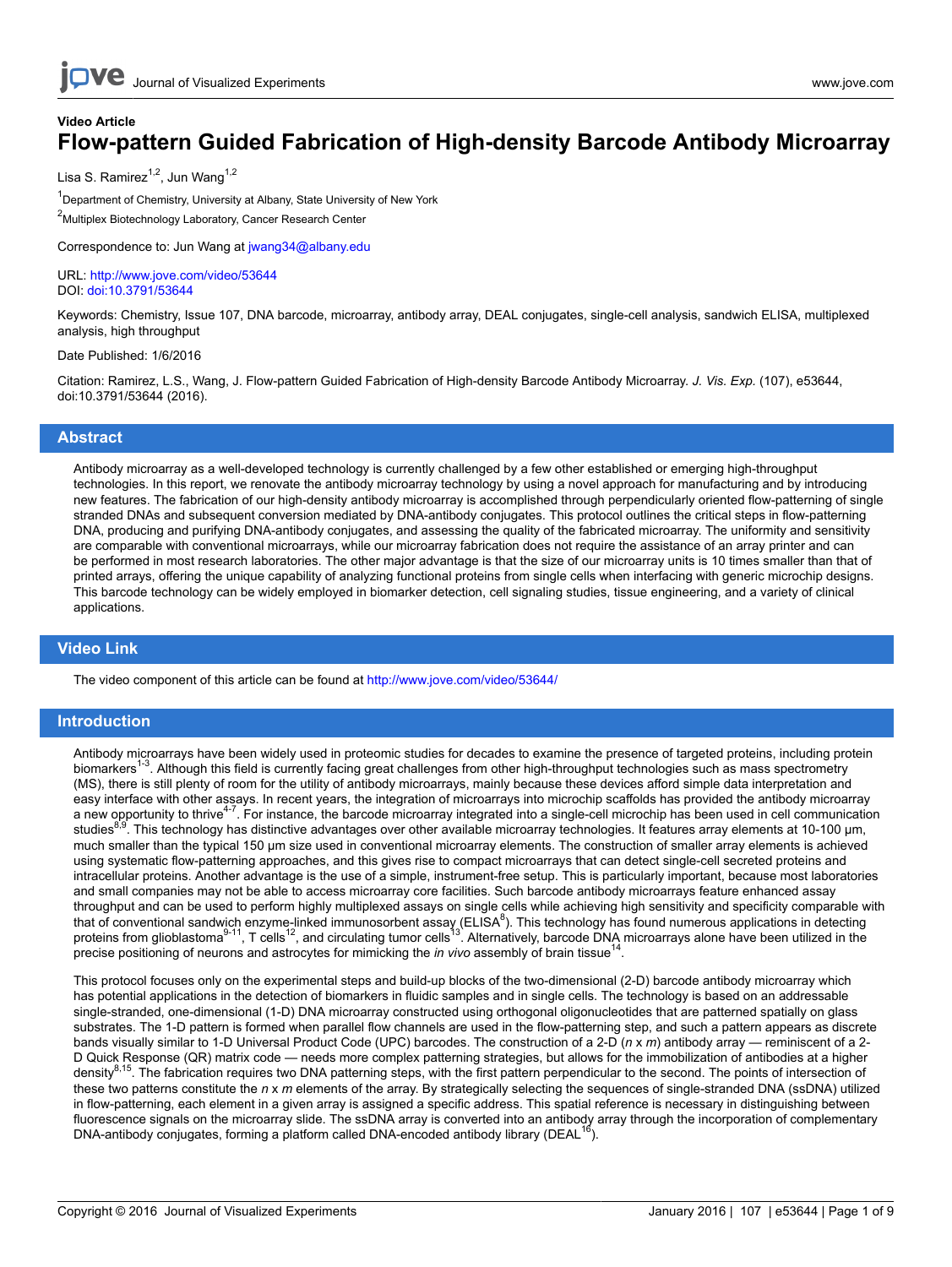This video protocol describes the key steps in creating *n x m* antibody arrays which include preparing polydimethylsiloxane (PDMS) barcode molds, flow-patterning ssDNA in two orientations, preparing antibody-oligonucleotide DEAL conjugates, and converting the *3 x 3* DNA array into a *3 x 3* antibody array.

### **Protocol**

Caution: Several chemicals used in this protocol are irritants and are hazardous in case of skin contact. Consult material safety data sheets (MSDS) and wear appropriate personal protective equipment before performing this protocol. The piranha solution used in Step (1.1.1) is highly corrosive and should be prepared by adding the peroxide slowly to the acid with agitation. Handle this solution with extreme caution in a fume hood. Use appropriate eye protection and acid-resistant gloves. Trimethylchlorosilane (TMCS) is a corrosive, flammable chemical used in an optional step after (1.1.6). Handle this chemical in a fume hood.

Note: Perform the barcode slide fabrication and critical flow-patterning procedures in a clean room to minimize contamination by particulate matter. Dust particles may block the ports and microchannels of PDMS molds and interfere with flow-patterning.

# **1. Construction of the One-dimensional DNA Barcode Slide**

- 1. Preparation of the SU-8 master for barcode flow patterns Note: The drawings for the perpendicular flow patterns (**Figure 1A-B**) are created using a computer-aided design (CAD) software. These
	- patterns are rendered on a chrome photomask. Transparent areas of the mask correspond to the features of the SU-8 master.
		- 1. Clean a silicon wafer (100 mm diameter) thoroughly in a mixture of  $3 H_2SO_4:130\% H_2O_2$  (piranha solution) heated to 96 °C. Wash the wafer with deionized water and isopropyl alcohol, followed by drying with a nitrogen blow gun.
		- 2. Pour about 4 ml of SU-8 2025 photoresist on the wafer. Use a programmable spin coater to uniformly spread the photoresist on the wafer for 10 sec at 500 rpm, then 30 sec at 3,000 rpm. This creates a photoresist layer with a thickness of ~25 µm. Gradually allow spinning to slow down before stopping — this is to maintain an even coating on the wafer's surface.
		- 3. Bake the coated wafer on a hotplate for 1 min at 65 °C, then for 5 min at 95 °C. This step allows the coating to solidify. Cool to RT for 5 min.
		- 4. Place the chrome mask (**Figure 1C**) on the photoresist coat. Expose the mask features to near-UV light (350-400 nm, exposure energy 150-160 mJ/cm<sup>2</sup>) for 20 sec.

Note: The design on the chrome mask contains 20 channels, each of which are 20 µm wide with 50 µm pitch. The channels are winding from one end of the pattern to the opposite end. Altogether, the 20 channels cover a rectangular area with a length of ~40 mm and a width of ~20 mm. Each channel is flanked by two circular features which correspond to an inlet and an outlet. Inlets and outlets are interchangeable.

- 5. Bake the exposed wafer on a hotplate for 5 min at 95 °C. Cool to RT gradually.
- 6. Immerse the wafer in SU-8 developer with agitation for 5 min. Wash the wafer with a small portion of fresh SU-8 developer, followed by isopropyl alcohol. Dry the wafer using a nitrogen blow gun. Hard-bake the wafer on a 200 °C hotplate for 30 min, and allow the wafer to cool gradually to RT.

Note: Development may be carried out for a longer time if a white film is observed after washing in this step.

Optional: Silanize the SU-8 master by exposing it to trimethylchlorosilane vapor in a closed Petri dish for 10 min.

### 2. Preparation of the PDMS barcode mold

- 1. Combine 40.0 g silicone elastomer base with 4.0 g curing agent. Stir the prepolymer mixture vigorously for 10 min. Degas for 20 min under vacuum.
	- Note: As a general rule, use a 10:1 (base: curing agent) mass ratio.
- 2. Pour the prepolymer into a Petri dish containing a silicon wafer with the SU-8 master of the barcode pattern. The height of the PDMS mixture should be about 7.5 mm or above. Degas the mixture in the Petri dish for a second time to remove any remaining bubbles, then bake the mixture for 1 hr at 75 °C to allow PDMS to cure. Note: It is important to maintain enough thickness of the PDMS slab at ~7.5 mm or above to avoid adding too much tension to the

PDMS-glass bond upon insertion of pins/tubing through holes in the PDMS mold in step (1.3.3.1)

- 3. Using a scalpel, carefully cut around the area of the PDMS slab that contains the barcode mold features and peel the slab from the wafer.
- 4. Trim the edges of the slab to attain the desired shape of the PDMS barcode mold. Punch 20 holes (1.0-mm diameter) through the mold using a biopsy punch with plunger. Ensure that the holes are aligned with the circular features of the barcode pattern. These holes serve as the inlets and outlets.
- 3. One-dimensional patterning of poly-L-lysine (PLL)
	- 1. Remove any dust on the surface of a poly-L-lysine coated glass slide using a nitrogen blow gun. Attach the PDMS mold to the clean glass slide. Ensure that the edges of the mold and the slide are aligned.
	- 2. Bake for 1.5 hr at 75 °C to strengthen the bond between the PDMS mold and the PLL-coated slide. Meanwhile, prepare 20 pieces of flexible polyethylene tubing (3- to 4-inch pieces, with an inner diameter of 0.5 mm and an outer diameter of 1.5 mm). Note: The number of pieces of tubing corresponds to the number of inlets in the PDMS barcode mold. The tubing serves to couple the channels on the PDMS barcode mold to a nitrogen gas tank equipped with a pressure regulator.
	- 3. To one end of each piece of tubing, attach a stainless steel hollow pin (1-mm diameter). Aspirate sterile-filtered poly-L-lysine solution through the pin, until at least 1 cm of the tubing is filled with the solution.
		- 1. Fasten the pins (connected to solution-filled tubing) to the inlets of the PDMS barcode mold (**Figure 1E**). Attach the other end of the tubes to a pressure-regulated nitrogen tank set-up. Allow the solution to flow through the mold using a pressure range of 0.5-1 psi for at least 6 hr.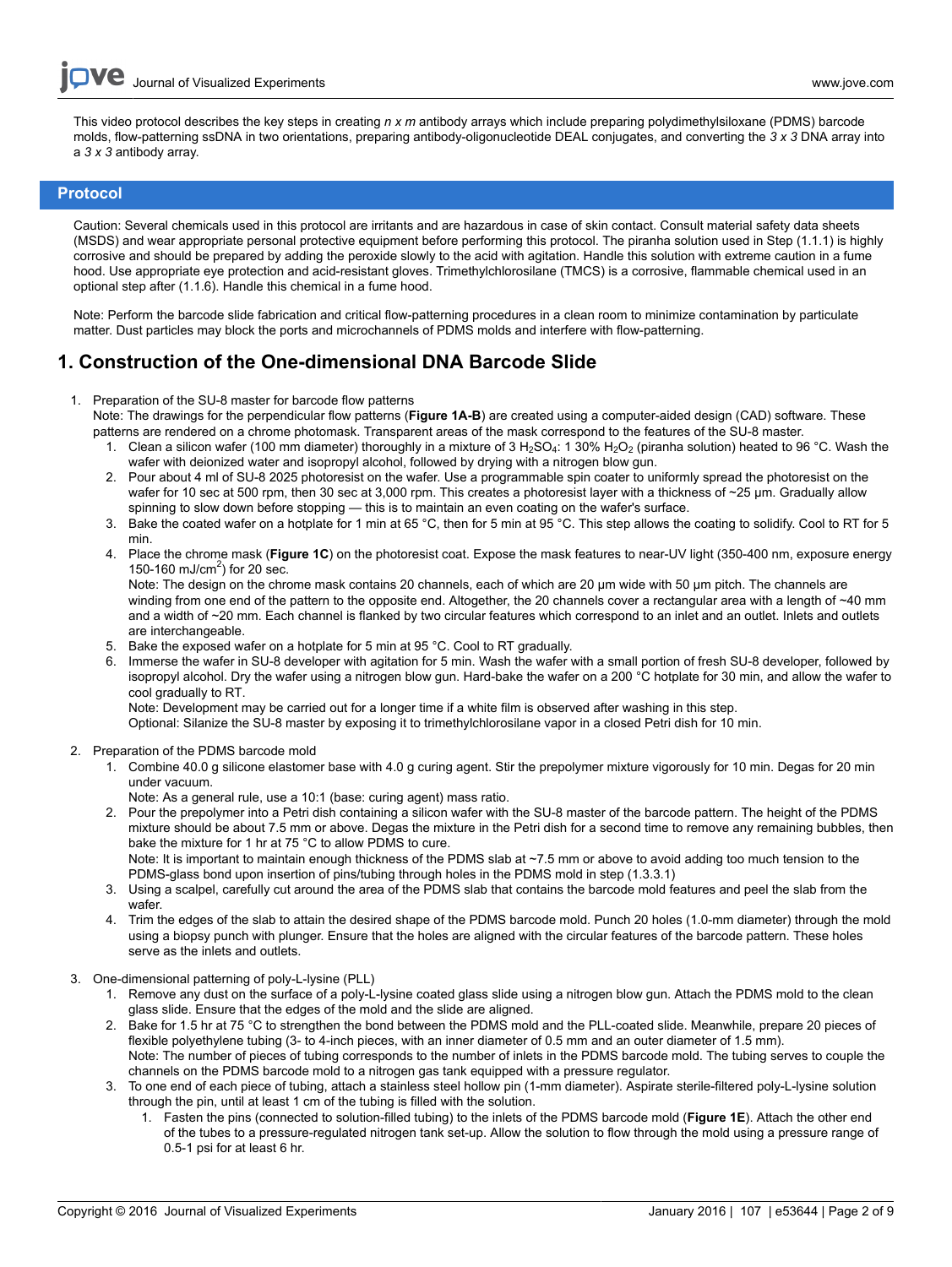Note: Refer to step (1.3.3) for all flow-patterning procedures.

4. One-dimensional patterning of ssDNA<sup>14</sup>

Note: The phosphate buffered saline (PBS) used in subsequent steps is prepared from 137 mM NaCl, 10 mM Na<sub>2</sub>HPO<sub>4</sub>, and 2 mM KH<sub>2</sub>PO<sub>4</sub> The pH of the buffer is 7.4.

- 1. Prepare 2 mM bis(sulfosuccinimidyl)suberate (BS3) solution in PBS. Prepare 300 µM solutions of **A, B,** and **C** ssDNA (5'-amine modified, 80 nucleotides) in PBS or ultrapure water.
- Note: Use the BS3 solution within about 30 min after preparation because the *N*-hydroxysuccinimide ester easily undergoes hydrolysis. 2. Combine 2.5 µl of 300 µM A, B, or C ssDNA with 2.5 µl of 2 mM bis(sulfosuccinimidyl)suberate in PBS for each channel. **A, B,** and **C**
- DNA are designated to channels 1, 2, and 3, respectively. This order is also applied to remaining sets of 3 channels (**Figure 2A**). 3. Perform step (1.3.3). This time, aspirate the 5-µl BS3/DNA solutions through stainless steel pins and into the polyethylene tubing, then couple the PDMS mold to the nitrogen source. Allow the BS3/DNA solution to flow through the barcode mold for about 40 min or until at the channels are filled.
- 4. Stop the flow once all channels are filled, then incubate the BS3/DNA solution in the barcode at RT for 2 hr. Do not allow the solution to dry up. Bake the PDMS mold with attached barcode slide for 1 hr at 75 °C. Note: To facilitate alignment in subsequent flow-patterning steps, the edges of the channel pattern on the barcode slide may be outlined. This is done by carefully scratching the glass surface using a diamond scribe to generate alignment markers on the bottom of the glass slide. Alignment in later stages of the protocol may be checked under a microscope.
- 5. Remove the PDMS mold from the barcode slide. Wash the slide gently with 0.01% SDS once and three times with ultrapure water. 1. Dry the barcode slide using a microscope slide spinner. Store the barcode slide in a clean 50-ml centrifuge tube for subsequent use.

# **2. Validation of the One-dimensional Pattern on the Barcode Slide**

Note: This validation protocol may also be adapted for use in assessing the quality of subsequent flow patterning steps.

- 1. Blocking of the slide
	- 1. Prepare 1% bovine serum albumin (BSA) in PBS. Filter this solution through a 0.45 µm syringe filter before use. Using a gel-loading tip, apply 50 µl of 1% BSA solution to one edge of the barcode slide.
	- 2. Incubate the 1% BSA solution for 1 hr at RT.
- 2. Incubation with Cyanine 3 (Cy3)-conjugated complementary DNA
	- 1. Prepare a cocktail of **A'**, **B'**, and **C'** oligonucleotides conjugated to Cy3 at one end. The sequences of **A'**, **B'**, and **C'** are complementary to those of **A**, **B**, and **C**, respectively. The working concentration of the Cy3-DNA is 0.05 µM in 0.1% BSA.
	- 2. Remove the BSA solution from the slide by pipetting, then apply 30 µl of the DNA cocktail solution on the same edge of the slide. Incubate the Cy3-DNA cocktail on the slide at RT for 1 hr. Perform this incubation step in the dark to protect the Cy3 moiety from photobleaching.
- 3. Analysis of fluorescence intensity
	- 1. Pipette out the Cy3-DNA cocktail and wash the slide in 1% BSA, PBS, and finally in diluted PBS (1 part PBS with 50 parts ultrapure water). Dry the slide using a spinner.
	- 2. Observe the fluorescence (**Figure 2B**) using a fluorescence microscope or a microarray scanner. When using a microarray scanner, set the laser emission wavelength to 532 nm, the pixel size at 5 microns, photomultiplier tube (PMT) gain at 450 and power at 15%.

# **3. Fabrication of the 2-dimensional (3x3) DNA Array<sup>14</sup>**

- 1. Preparation of the PDMS barcode mold
	- 1. Perform procedure (1.1) to construct another SU-8 master, but this time use a chrome mask with a flow pattern perpendicular to that of the first design. Perform procedure (1.2) to construct a new PDMS mold with the perpendicular pattern.
- 2. Two-dimensional flow patterning of ssDNA
	- 1. For a *3 x 3* array, prepare 150 µM stock solutions of **A'-i, B'-ii, C'-iii, A'-iv, B'-v, C'-vi, A'-vii, B'-viii**, and **C'-ix** DNA in 3% BSA/PBS. These oligonucleotides serve as "bridging sequences" (**Figure 2A**). Combine the oligonucleotide solutions (Solutions 1 to 3) such that the working concentration is 50 µM for each oligonucleotide. Use the guide provided in **Table 1**.
	- 2. Flow 3% BSA/PBS blocking solution into all 20 channels for 1 hr at 0.5-1 psi.
	- 3. Flow Solutions 1, 2, and 3 into channels 1, 2, and 3, respectively. Follow this order for subsequent sets of 3 channels. Flow is usually completed in around 40 min. Incubate the DNA solutions at RT for 2 hr to allow the DNA to hybridize.
	- 4. Flow 3% BSA/PBS blocking solution into all 20 channels for 1 hr at 0.5-1 psi to remove unhybridized DNA. Peel off the PDMS slab, and wash the resulting DNA microarray slide by dipping the glass slide into 3% BSA/PBS once and PBS twice, followed by diluted PBS (1 part PBS and 50 parts ultrapure water). Dry the slide using a microscope slide spinner.
	- 5. Perform a second validation step (**Figure 2C**) similar to that in section 2. Use oligonucleotides **i'** to **ix'** that are Cy3-conjugated. Store the *3 x 3* array slide in a 50-ml centrifuge tube for subsequent use.

Note: The DNA microarray can be stored at RT in a desiccator for months.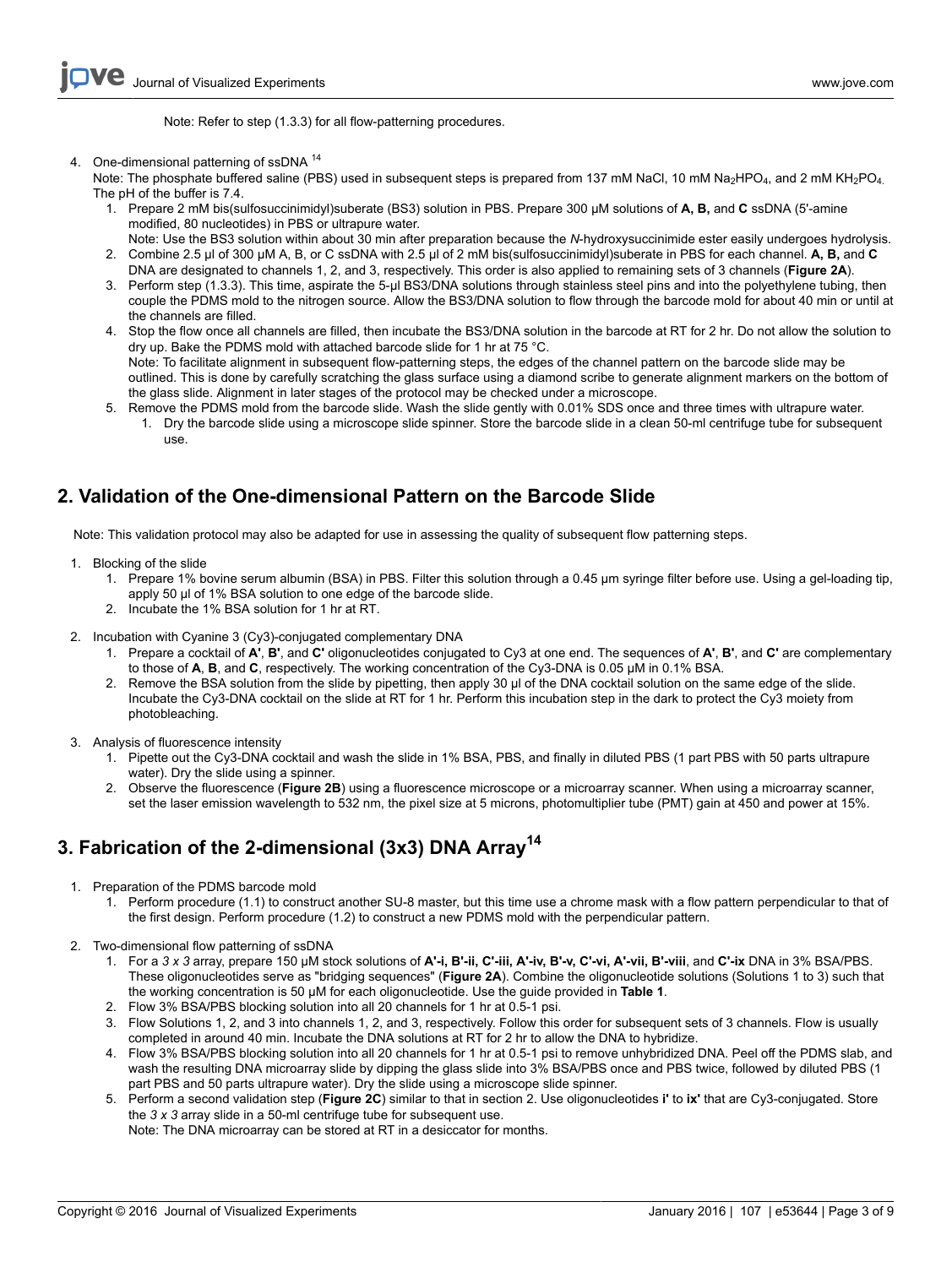# **4. Conversion of the 3 x 3 DNA Array into an Antibody Array**

- 1. Preparation of antibody-oligonucleotide (DEAL) conjugates
	- 1. Prepare solutions of 200 mM succinimidyl-4-formylbenzoate (S-4FB) and 40 mM succinimidyl-6-hydrazinonicotinamide (S-HyNic) in anhydrous *N,N*-dimethylformamide (DMF).
	- 2. Prepare up to 7 separate solutions of capture antibodies (1 mg/ml) in PBS. Note: If the antibody stock solutions contain sodium azide bacteriostat, perform buffer exchange with PBS using spin desalting columns with 7 kDa molecular weight cut-off (MWCO).
	- 3. Prepare separate 400 µM solutions of **i', ii', iii', iv', v', vi',** and **vii'** DNA. Assign each capture antibody to one oligonucleotide sequence. Combine 40 µl of 400 µM DNA with 12.25 µl of DMF in microcentrifuge tubes and spin down to mix thoroughly.
		- 1. To each DNA/DMF solution, add 2.3 µl of 200 mM S-4FB in DMF. For every 100 µg of capture antibody, add 2.25 µl of 40 mM S-HyNic in DMF.
	- 4. Incubate the antibody/S-HyNic and DNA/S-4FB solutions for 4 hr at RT.
	- 5. In preparation for the antibody-DNA coupling reaction, prepare new spin desalting columns (one for each DNA solution and one for each antibody) by washing them with citrate buffer at pH 6.
	- 6. After 4 hr of incubation, perform buffer exchange for each antibody/S-HyNic and DNA/S-4FB solution. Combine the S-4FB-conjugated **i', ii', iii', iv', v', vi'** and **vii'** oligonucleotides with the antibody-S-HyNic conjugates. Incubate the mixtures for 2 hr at RT.
	- 7. Incubate the reaction O/N at 4 °C.
- 2. Purification of antibody-oligonucleotide (DEAL) conjugates

Note: To purify the antibody-oligonucleotide conjugates, perform fast protein liquid chromatography (FPLC) on a standard FPLC system equipped with a Superose 6 10/300 GL column.

- 1. Set the wavelength of UV detector of the FPLC system to 280 nm. Use isocratic flow of PBS (pH 7.4) at 0.3 ml/min to separate the antibody-oligonucleotide conjugates from the excess S-4FB-DNA.
- 2. Pool the fractions containing the conjugate and concentrate the fractions to a volume of 150 µl using spin filters with a 10 kDa MWCO.
- 3. Two-dimensional patterning of antibodies
	- 1. Prepare another PDMS mold with microchambers or micro-wells using fabrication procedures in step (1.2). The PDMS mold may contain microliter to nanoliter wells for immunoassays. Note: For general biomarker detection in fluidic samples, a PDMS mold with multiple wells is mated with the array slide. The features of the PDMS mold depend on the system being studied. For instance, the detection of proteins from single cell experiments can be performed with a PDMS mold containing microchambers with 0.15-nl volumes.
	- 2. (Optional) Subject the PDMS mold to plasma cleaning (18 W) for 1.5 min to render its patterned surface hydrophilic. Prior to plasma cleaning, use adhesive tape to block all other surfaces that will be directly bonded to the *3 x 3* array slide.
		- Note: Step (4.3.2) is optional but is usually performed when the PDMS mold is intended for use in single cell experiments.
	- 3. Mate the PDMS mold with the *3 x 3* array slide, then block the slide with 1% BSA in PBS. Incubate for 1 hr at RT. Meanwhile, prepare a cocktail (200 µl final volume) of antibody-oligonucleotide conjugates. The working concentration of each conjugate is 10 µg/ml in 1% BSA/PBS.
	- 4. Add the antibody-oligonucleotide cocktail, then incubate for 1 hr at 37 °C to allow the oligonucleotide moiety of the conjugates to hybridize with specific spots on the *3 x 3* arrays, thereby converting the DNA array to an antibody array.
	- 5. Repeat step (3.2.4) to clean and dry the slide. The highest sensitivity can be achieved if the antibody array is used immediately. Prolonged storage may result in loss of sensitivity.
- 4. Detection of proteins
	- 1. Reconstitute recombinant proteins or prepare a filtered cell sample.
	- 2. Mate the microarray with a custom-designed chip, and block the surface with 3% BSA in PBS for 1 hr. Then remove the BSA solution, and apply samples and incubate for 2 hr.
	- 3. Wash off the samples using 3% BSA in PBS three times, and then add detection antibodies at a concentration provided by the product datasheet. Incubate for 2 hr.
	- 4. Wash off the detection antibodies by 3% BSA in PBS three times, and then add Cyanine 5(Cy5)-streptavidin at 1 µg/ml, followed by incubation for 1 hr.
	- 5. Repeat step (3.2.4) to clean and dry the slide for scanning.

## **Representative Results**

The designs for the PDMS molds (**Figure 1A-1B**) were drawn using a CAD program (AutoCAD). Two designs shown feature channels for flow patterning, one horizontal and one vertical. The left and right parts of each design are symmetric; either of them could be inlets or outlets. Each of 20 channels is winding from one end all the way to the other end. Each design is printed on a chrome photomask (**Figure 1C**). The fabricated SU-8 master on a wafer is shown in **Figure 1D**. To facilitate the flow-patterning of PLL or DNA, the PDMS mold was coupled to a nitrogen gas flow set-up (**Figure 1E**).

There are three flow-patterning steps used in this protocol. The first step immobilizes PLL on the glass substrate, while the succeeding steps both introduce oligonucleotide solutions. In **Table 1**, the oligonucleotide compositions of Solutions 1-3 are given. The working concentration of each oligonucleotide is 50 µM and the total volume of each solution is 39 µl. These solutions are prepared by combining 13 µl of each oligonucleotide stock solution (150 µM).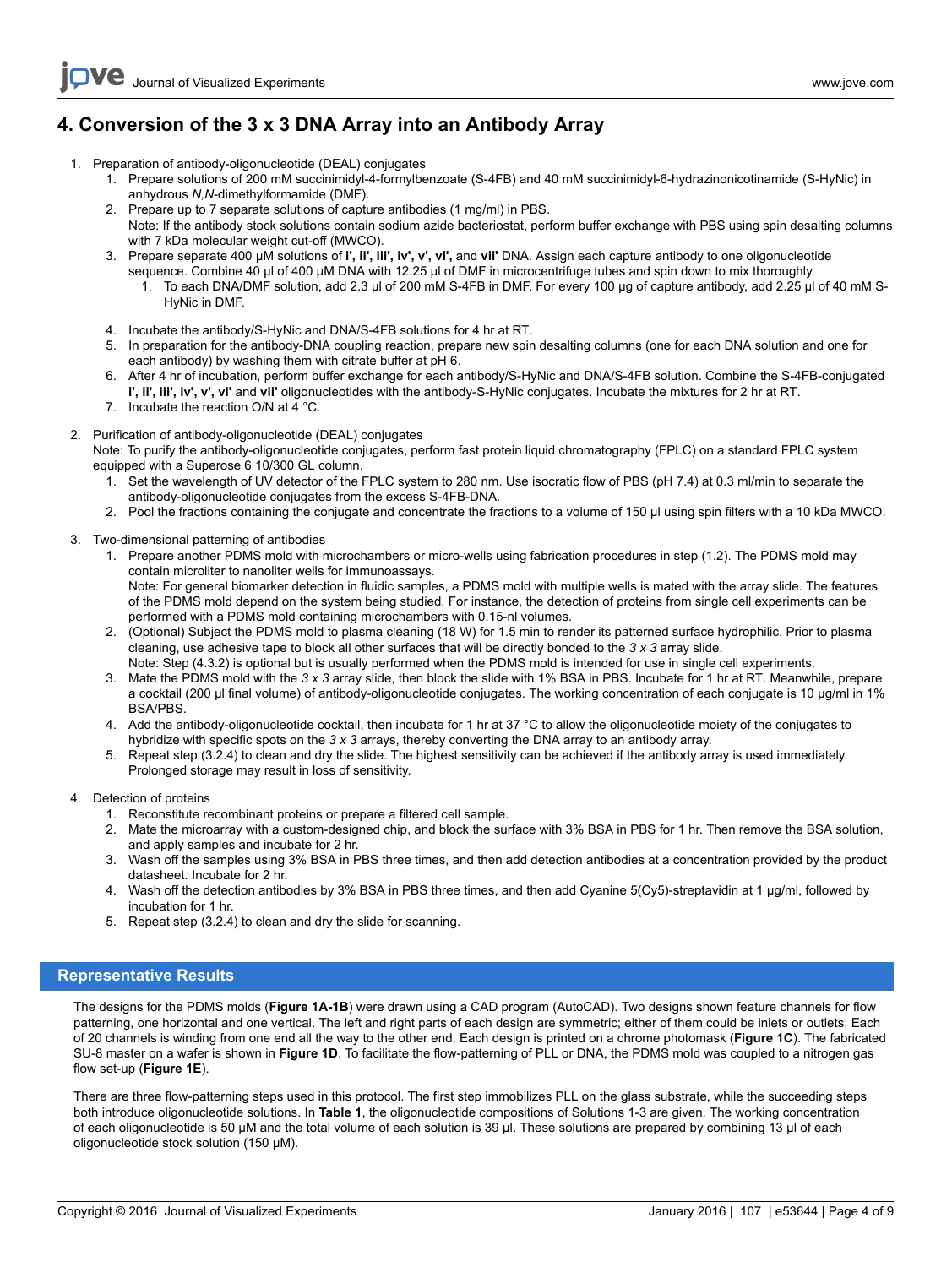The patterned DNA microarray units are repetitive and adjacent across the whole glass slide. For *3 x 3* microarrays, the maximum density is about 400,000 spots on one glass slide. Side-by-side comparison with commercial DNA microarray reveals that our technology is about 5 times more sensitive when binding to Cv3 tagged complementary DNAs. The patterned DNAs are relatively uniform with ~5% variation across multiple repeats. Those features promise the high quantification ability of our technology when measuring protein contents from biological samples. In addition, the orthogonality of DNAs in combination with the flow channel design offer the flexibility of patterning in a variety of geometries (**Figure 2D**).

After converting the DNA array into an antibody array through hybridization with DNA-antibody conjugates (**Figure 3B**), the resulting antibody panel is used in multiplexed detection, mainly through sandwich ELISA platform as shown in **Figure 3C**. In sandwich ELISA, biotinylated detection (secondary) antibodies bind to the captured proteins, and subsequent labeling with fluorophore-conjugated streptavidin allows for fluorescence-based detection (**Figure 3C-E**). Detection of proteins shows <10% variation from one end to the other end of the glass slide (**Figure 3D**). With the *3 x 3* array, we are able to detect up to 7 proteins, while assigning one array element as reference (Cy3 labeled) and another element as negative control. For instance, in a single-cell experiment performed for tumor studies, the proteins interleukin-6 (IL-6), matrix metallopeptidase 9 (MMP9), hepatocyte growth factor (HGF), vascular endothelial growth factor (VEGF), interleukin-8 (IL-8), and macrophage migration inhibitory factor (MIF) from a single cell can be detected simultaneously (**Figure 3E**).

We also calibrated the system using recombinant proteins at various concentrations. In **Figure 3F**, calibration curves for the recombinant proteins interferon-γ(IFN-γ), tumor necrosis factor α (TNF α), interleukin-13 (IL-13), tumor necrosis factor β (TNF β), granzyme B, interleukin-4 (IL-4), and interleukin-8 (IL-8) are shown. The sensitivity of detection is quite similar to that of conventional sandwich ELISA on well plates even with higher loading of DNAs and possibly antibodies on the substrate.

The barcode antibody microarray can be used to detect biomarkers in fluidic samples as well as in single cells. Since single-cell analysis is not the focus of this protocol, we simply exemplified the application of the *3 x 3* antibody microarray in the detection of cytokines. Through antibodysurface marker interactions, cluster of differentiation 8 (CD8)-positive cells were captured on one of the microarray elements (**Figure 3G**; a PDMS chip on the top), and the rest of the elements were used to detect secreted cytokines (**Figure 3H**). With this cell capture method, "cell arrays" can be formed. This array capture technique also allows for control over the number of cells subjected to each ELISA experiment. The cells were physically isolated in the microchambers so that the detected proteins pertained to particular single cells. In **Figure 3H**, it is shown that each microchamber is equipped with 16 microarray elements to ensure encapsulation of a complete *3 x 3* microarray set.



**Figure 1. Design and fabrication of PDMS barcode molds for flow-based DNA patterning.** Panel (**A**) shows the AutoCAD drawings for horizontal and vertical one-dimensional barcode patterns. Panel (**B**) shows the superimposed horizontal and vertical barcode patterns from (A). Green boxes enclose areas patterned with discrete *3 x 3* arrays. (**C**) Chrome mask for fabricating the SU-8 master. (**D**) SU-8 master fabricated on a silicon wafer. (**E**) Set-up for flow patterning. [Please click here to view a larger version of this figure.](https://www.jove.com/files/ftp_upload/53644/53644fig1large.jpg)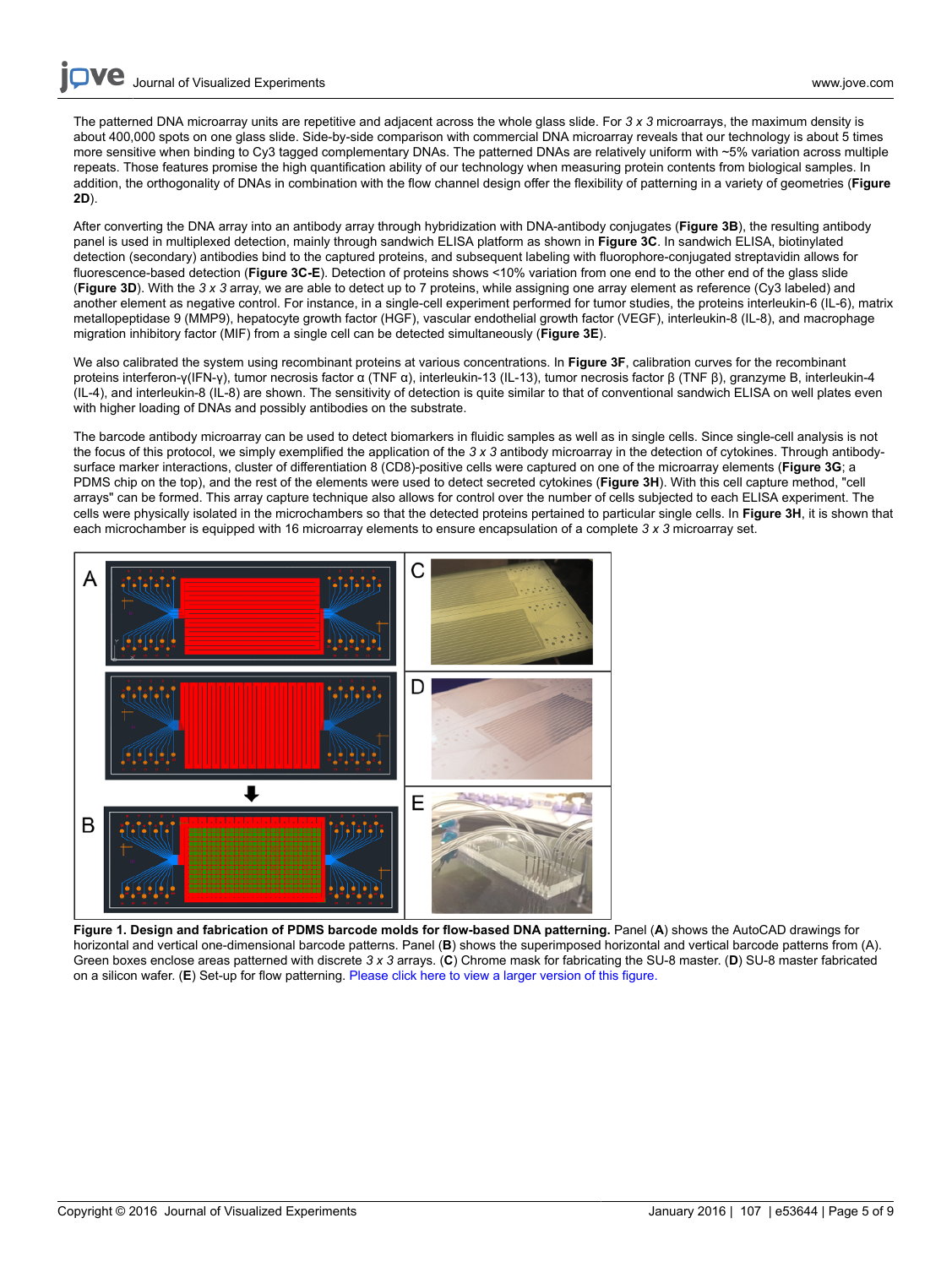

**Figure 2. Construction and validation of a** *3 x 3* **DNA array.** This figure has been modified from "Quantitating Cell-Cell Interaction Functions with Applications to Glioblastoma Multiforme Cancer Cells," by Wang, J. *et al*., 2012, *Nano Lett* 12. Copyright 2012 by the American Chemical Society. Adapted with permission. **(A**) Scheme for the DNA flow-patterning steps. (**B**) Fluorescence intensity profile of 20 channels in a selected area (traced by a vertical line) of the 1D barcode. Cy3-conjugated oligonucleotides were hybridized with the DNA arrays for validation. (**C**) Fluorescence intensity profile of arrays validated with Cy3-conjugated DNA after completing the second DNA patterning step. (**D**) Alternative fluorescent patterns from different flow-patterning strategies. [Please click here to view a larger version of this figure.](https://www.jove.com/files/ftp_upload/53644/53644fig2large.jpg)



**Figure 3. Applications of the** *3 x 3* **microarray.** (**A**) Scheme for the synthesis of antibody-oligonucleotide DEAL conjugates. (**B**) Scheme for the conversion of the DNA array into an antibody array through hybridization with antibody-oligonucleotide conjugates. (**C**) Scheme for utilizing the *3 x 3* microarray in a sandwich ELISA platform. This figure has been modified from "Quantitating Cell-Cell Interaction Functions with Applications to Glioblastoma Multiforme Cancer Cells," by Wang, J. *et al*., 2012, *Nano Lett* 12. Copyright 2012 by the American Chemical Society. Adapted with permission. Panel **(D**) shows a fluorescence readout generated under a Cy5 channel. This corresponds to a sandwich ELISA experiment that detected 6 proteins. Panel (**E**) is a zoomed-in profile of a *3 x 3* array readout under Cy3 and Cy5 channels. Panel (**F**) shows the sandwich ELISA calibration curves for recombinant proteins. Panel (**G**) shows a "cell array" formed by capturing cells through binding with antibodies on the array. Panel (H) shows the detection result superimposed with microchambers in a microchip. [Please click here to view a larger version of this figure.](https://www.jove.com/files/ftp_upload/53644/53644fig3large.jpg)

| <b>Solution</b> | <b>Oligonucleotide Composition</b> |
|-----------------|------------------------------------|
|                 | A'-i, B'-ii, C'-iii                |
| ົ<br>∠          | A'-iv, B'-v, C'-vi                 |
| 3               | A'-vii, B'-viii, C'-ix             |

**Table 1. Composition of Solutions 1-3 for DNA Flow Patterning.**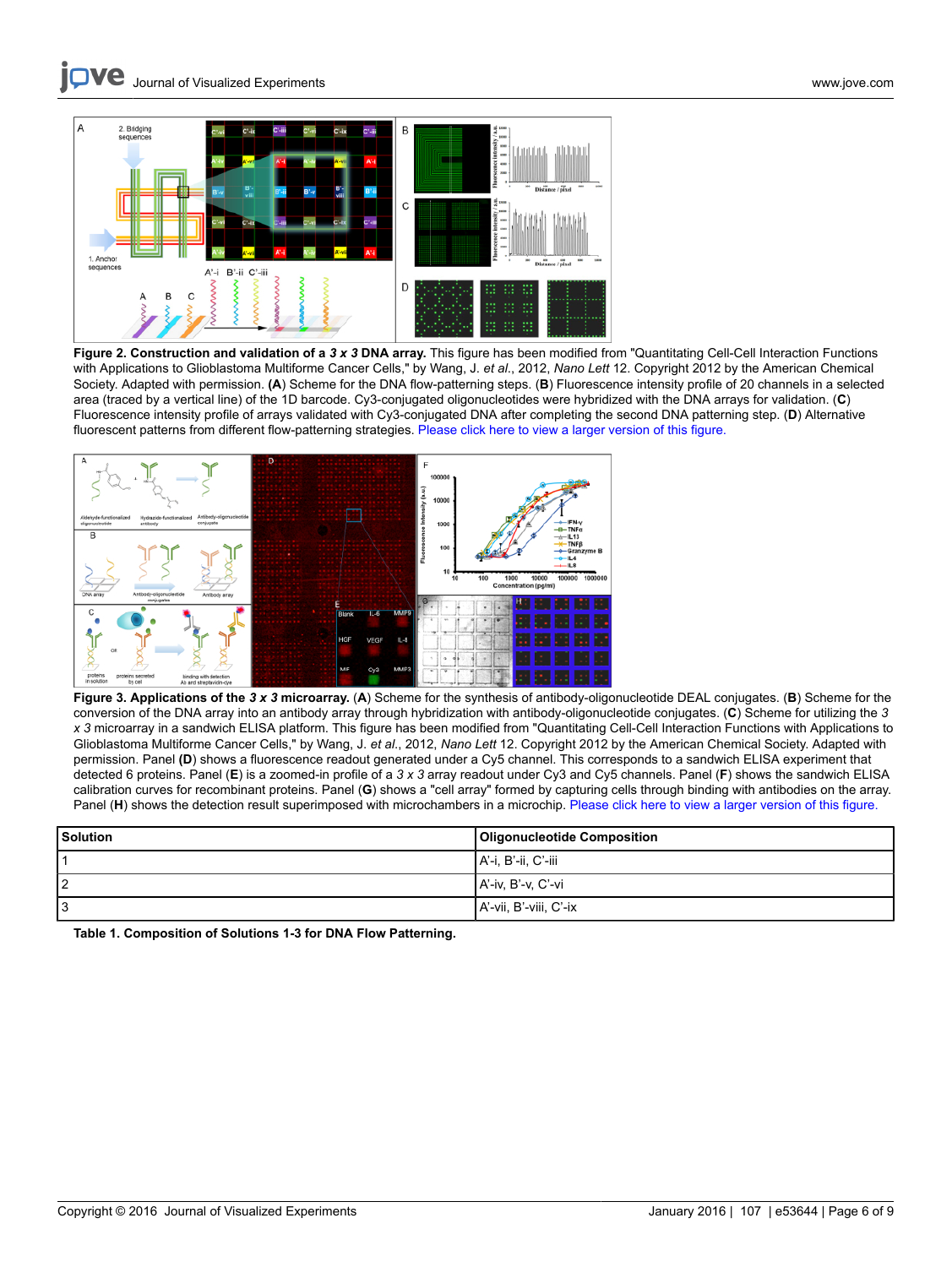| Anchoring sequences                            |                             |
|------------------------------------------------|-----------------------------|
| A                                              |                             |
| B                                              | GCCTCATTGAATCATGCCTA-       |
|                                                | AAAAAAAAAAAAAAAAAAA         |
| C                                              |                             |
| <b>Bridging sequences</b>                      |                             |
| A'-i                                           | <b>ATGGTCGAGATGTCAGAGTA</b> |
| $B'-ii$                                        | <b>ATGTGAAGTGGCAGTATCTA</b> |
| C'-iii                                         | ATCAGGTAAGGTTCACGGTA        |
| $A'-iv$                                        | GAGTAGCCTTCCCGAGCATT        |
| $B' - V$                                       | <b>ATTGACCAAACTGCGGTGCG</b> |
| $C'-vi$                                        | TGCCCTATTGTTGCGTCGGA        |
| A'-vii                                         | TCTTCTAGTTGTCGAGCAGG        |
| B'-viii                                        | TAATCTAATTCTGGTCGCGG        |
| $C'-iX$                                        | <b>GTGATTAAGTCTGCTTCGGC</b> |
| Cy3-conjugated oligonucleotides for validation |                             |
| A'                                             | TACGGACTTAGCTCCAGGAT        |
| B,                                             | <b>TAGGCATGATTCAATGAGGC</b> |
| $\mathrm{C}^\prime$                            | <b>TAGCGATAGTAGACGAGTGC</b> |
| i'                                             | TACTCTGACATCTCGACCAT        |
| ï                                              | TAGATACTGCCACTTCACAT        |
| iii'                                           | TACCGTGAACCTTACCTGAT        |
| iv'                                            | AATGCTGGGGAAGGCTACTC        |
| v'                                             | CGCACCGCAGTTTGGTCAAT        |
| vi'                                            | TCCGACGCAACAATAGGGCA        |
| vii'                                           | <b>CCTGCTCGACAACTAGAAGA</b> |
| viii'                                          | <b>CCGCGACCAGAATTAGATTA</b> |
| ix'                                            | GCCGAAGCAGACTTAATCAC        |

**Table 2. Sequences used in DNA flow-patterning.**

## **Discussion**

Flow pattern design is the first critical step in fabricating the *2-D* microarray. To generate two overlapping DNA patterns on a glass substrate, the channel features of the first design should be perpendicular to those of the second (**Figure 1A-B**). The designs also consider the downstream applications of the microarray. In the case of single cell analysis, the microarray is used to detect proteins from single cells enclosed in microchambers, therefore the channel dimensions are made compatible with the microchambers that align with the *2-D* arrays. Each design is rendered on a photomask and standard photolithography techniques are used to fabricate the channel features in SU-8 on a silicon wafer (**Figure 1C-D**). This serves as the master for molding PDMS. Once the mold has been fabricated, it is bonded to a PLL-coated slide and then coupled with a nitrogen gas flow set-up (**Figure 1E**). The set-up we use is simple and has the advantage of being easily incorporated into any laboratory with a pressure-regulated nitrogen gas source. We use an assembly of inexpensive multiple 3-way valves connected to a nitrogen gas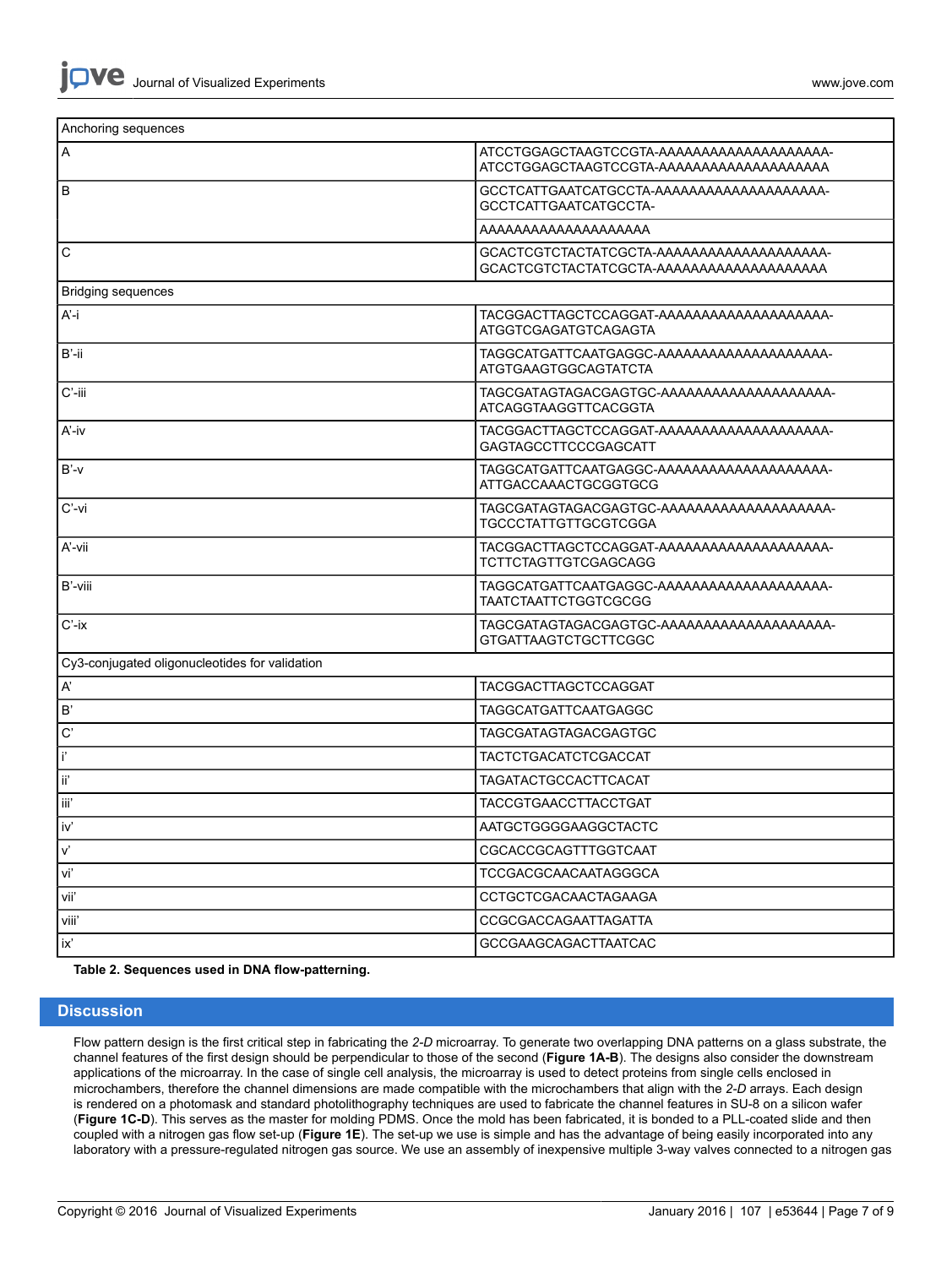tank. The air flow for patterning must be maintained at low pressures (0.5-1 psi) to avoid the delamination of the glass slide from the mold. Leaks within the PDMS mold can compromise the integrity of the patterns.

The DNA flow patterning steps in this protocol utilize ssDNA with carefully selected orthogonal sequences (**Figure 2A**). Prior to flow-patterning, the unique sequences on these oligonucleotides should be tested for the absence of cross-talk. A simple test for cross-talk is done by modifying the validation procedure we introduce in our protocol (Step 2). Instead of using a cocktail of Cy3-tagged complementary DNA, only one type of complementary sequence is used at a time for a selected area of the slide on which multiple DNA sequences are immobilized. In the absence of DNA cross-talk, only one stripe (for the 1-D DNA array) or one spot (for the 2-D DNA array) should be fluorescent under a Cy3 filter. Examples of thoroughly validated orthogonal sequences can be found in the Table of Materials and Equipment. The first DNA patterning step introduces three kinds of "anchor" oligonucleotides. These 80-nt sequences are comprised of two 20-mer poly-A regions that alternate with two unique 20 mer sequences. The 5'-amine modification on these anchor sequences is necessary for amine-to-amine cross-linking<sup>17</sup> with PLL mediated by BS3. The second DNA patterning step does not require a cross-linker. This step introduces "bridging" oligonucleotides that partly hybridize with the anchor sequences. Each 60-nt bridging sequence consists of a 20-mer region complementary to one anchor sequence, a 20-mer poly-A spacer, and a unique 20-mer sequence. Validation of the DNA arrays (**Figure 2B-C**) is performed after every DNA flow-patterning step to assess the quality of the patterning steps and to ensure no cross-contamination<sup>14</sup>. This is performed by introducing Cy3-conjugated oligonucleotide probes that hybridize with the DNA patterns. With the parameters specified in Step (2.3.2) for analyzing fluorescence intensity, the DNA patterns should exhibit fluorescence intensities of at least 40,000 a.u. to maximize the sensitivity of the downstream immunoassays performed using the microarray. Strategic use of different Cy3-DNA sets during validation gives rise to alternative patterns (**Figure 2D**), thus demonstrating the flexibility of the DNA patterning steps<sup>8</sup>. Failure to achieve uniform patterns could result from leaks or mechanical obstructions (such as dust particles) encountered in the flow-patterning steps.

The preparation of antibody-oligonucleotide DEAL conjugates is another critical step in this protocol. The choice of antibodies is dictated by the biological system under study. The oligonucleotides used in conjugation should have sequences complementary to those anchored on the DNA array. Stock solutions of the S-4FB and S-HyNic linkers should be freshly prepared and kept away from moisture to avoid hydrolysis. The incubation times used in our conjugation protocol are long enough to introduce the desired functionalities on the antibodies and DNA. The final coupling reaction is only quenched by removing the unreacted S-4FB-conjugated oligonucleotides via FPLC. Thus, FPLC purification should be performed immediately after completing the conjugation. When performing FPLC with the system described in our protocol, lower flow rates (0.2-0.25 ml/min) may also be used to improve resolution. The conjugates are eluted as a broad peak (elution volume of around 9-15 ml) that appears before a narrower and higher DNA peak (17-20 ml elution volume). We do not recommend storing solutions of conjugates with excess S-4FB-DNA because this can lead to loss of antigen-binding sites in the antibody upon conjugation with excess functionalized DNA. The sensitivity, specificity, and reproducibility of sandwich ELISAs using DEAL conjugates have been demonstrated in previous studies. 8,9,11,12,16 To assess the quality of antibody-DNA conjugates, the conjugates may be incubated on DNA arrays to generate the antibody array, which is subsequently used in sandwich ELISA experiments to generate calibration curves for protein detection (**Figure 3F**). To generate these calibration curves, recombinant proteins provided in a conventional sandwich ELISA kit may be used. The use of high-quality conjugates should give rise to linear ranges and lower limits of detection comparable with those of the kit. As an example, the lower limits for INFγ and TNFα for sandwich ELISA on our antibody array (**Figure 3F**) are ~50-100 pg/ml, and are consistent with the linear detection range of ~15-1,000 pg/ml indicated in the product datasheet for the conventional sandwich ELISA kit. Poor signal readout obtained in downstream sandwich ELISA experiments could be attributed to the low quality of DNA array, the interference of excess DNA in the conjugate solutions, or alternatively, incomplete conjugation of ssDNAs with antibodies.

Major concerns for performing sandwich ELISA on the antibody array include cross-talk between reagents and whether the signal reflects the real biological events. The orthogonal DNAs we use in this protocol have been thoroughly validated to have less than 0.1% cross-talk. Therefore any cross-talk observed at the immunoassay stage is mainly from the antibodies and ELISA reagents. Testing for cross-talk among antibodies in the array should be performed prior to conducting assays on real samples. Once an antibody panel is constructed, a few sandwich ELISA control experiments should be performed with the following conditions: 1. Without antigens, 2. Without detection antibodies, and 3. Detection antibodies and labeling reagents only. If cross-talk is observed at the immunoassay stage, the antibody pairs and/or ELISA reagents should be replaced. It should be noted that the use of commercially available antibodies from conventional ELISA kits does not guarantee applicability to the arraybased sandwich ELISA technique.

The merits of this technology include inexpensive manufacturing, miniature size, and flexibility of design. Our fabrication protocol does not need a microarray spotter that may not be available to many users of antibody arrays. The flow patterning set-up can be easily assembled in simple laboratories. For laboratories that are not equipped with instruments for photolithography, the CAD designs we provide in our protocol may be forwarded to companies that offer microfabrication services. Downsizing the conventional microarray into the compact array fabricated with our protocol allows for compatibility with microchips used in single-cell experiments. Our protocol features the production of the array as an ssDNA array first before conversion to an antibody array. Preliminary patterning with ssDNAs has a number of advantages. First, ssDNAs are chemically more stable compared to antibodies, thus the ssDNA-patterned slides can be stored in a desiccator for at least 6 months without significant<br>degradation<sup>8,16</sup>. Second, our approach offers an end user the flexibility to choo together in a solution without modification of the microarray; On the contrary, conventional protein/antibody arrays are pre-designed and fixed on a substrate, so the change of assays would require the patterning/printing of proteins/antibodies from the very beginning. Representative studies illustrate the use of the barcode antibody microarray in the high-throughput detection of multiple signaling proteins from single cells. By varying the flow pattern designs and/or the oligonucleotide patterning solutions used, a multitude of array layouts can be explored. As an example of this application, functional proteins from single cells may be studied. The chip for single-cell analysis encompasses as many as ~8,700 microchambers, each aligned with a complete *3 x 3* antibody array (**Figure 3H**). Such a set-up allows for high-throughput detection. Proteins secreted by cells cultured in microchambers can be detected by this array. The versatile microarray design also allows for multiplexed detection of proteins from serum, cell lysates, and single cells after combining the microarray with other generic components8,15. In addition to protein detection, the *3 x 3* antibody array is also useful in capturing cells (**Figure 3G**).

The main disadvantage of this approach is its added complexity compared with the manufacturing of conventional microarrays. Strategies for patterning and for array design must be carefully conceptualized while considering the specific applications of the fabricated array. This approach also requires a number of critical steps including validation procedures and tests for cross-talk. The *3 x 3* array constructed using our protocol is